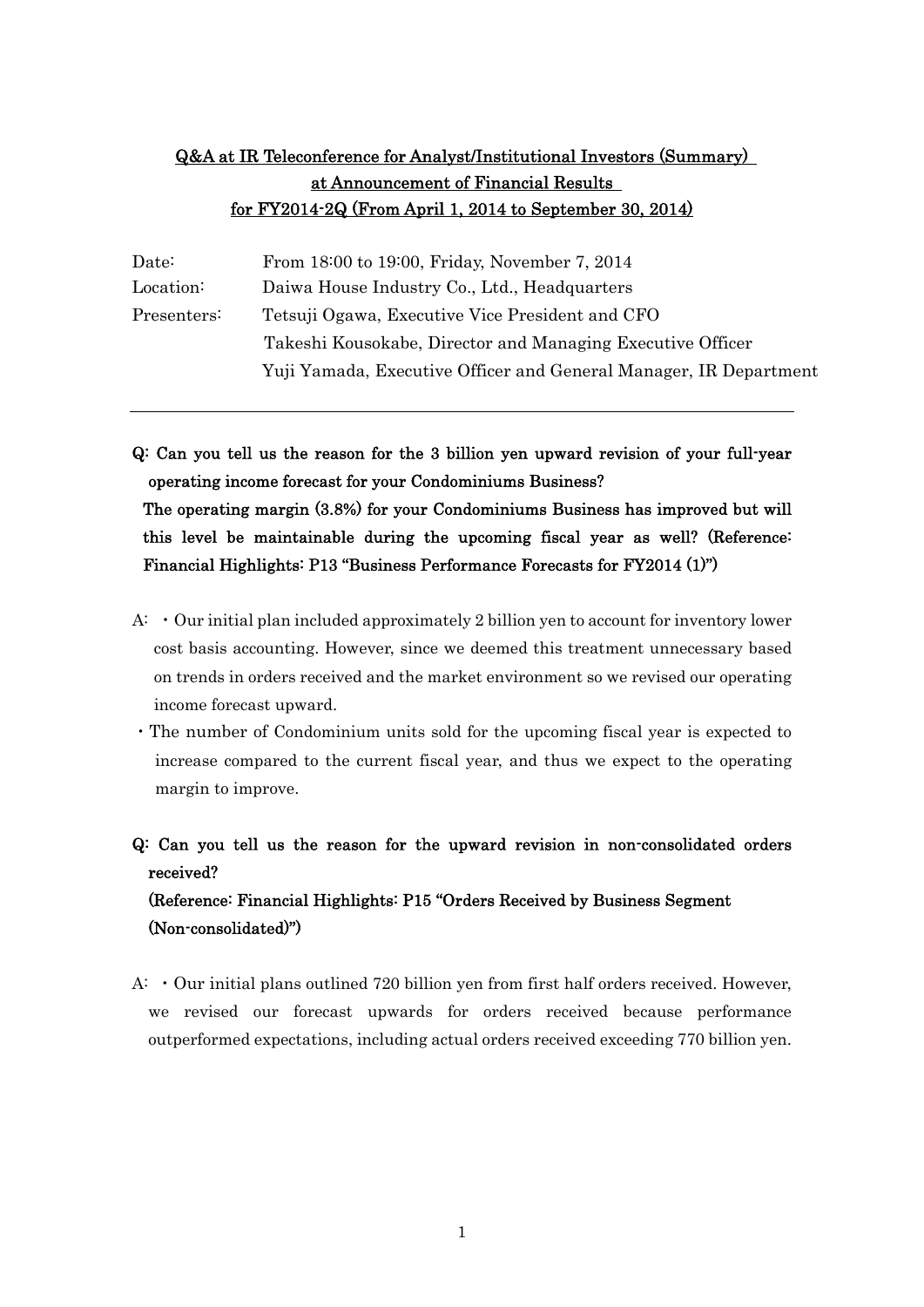# Q: Can you tell us the reason for the 0.5pt decline in the gross profit ratio during the first half and the impact this will have on the full year?

### (Reference: Financial Highlights: P16 "Sales by Business Segment (Non-consolidated)")

- A: ・This decline is mainly due to indirect costs but indirect costs tend to be fixed costs. We believe the profit ratio for the full year will improve with the increase in construction volume and sales.
- Q: What caused changes in the gross profit ratio for Commercial Facilities and Logistics, Business & Corporate Facilities? (Reference: Financial Highlights: P16 "Sales by Business Segment (Nonconsolidated)")
- A: ・For Logistics, Business & Corporate Facilities, the continued practice of selective order acceptance by the entire Group, including Fujita, has led to an improved gross profit ratio.
- ・The reason for the decline in the profit ratio for Commercial Facilities was due to the 0.7pt decline in the indirect cost ratio.

### Q: Which subsidiaries contributed to increased profit?

| Subsidiary name                      | Contribution to profit |  |  |
|--------------------------------------|------------------------|--|--|
| Fujita Corporation                   | $+3.3$ billion yen     |  |  |
| Daiwa Lease Co., Ltd.                | $+1.3$ billion yen     |  |  |
| House (Suzhou) Real Estate<br>Daiwa  | $+0.8$ billion yen     |  |  |
| Development Co., Ltd.                |                        |  |  |
| (Suzhou Condominium Project)         |                        |  |  |
| Daiwa Information Services Co., Ltd. | $+0.7$ billion yen     |  |  |

A: [Companies contributing to increased profit]

# Q: Was the Fujita's improvement in operating profit ratio limited to the construction division? What is your outlook for the future?

- A: ・Although Fujita net sales declined, operating income increased because the gross profit ratio improved 3.8pt.
- ・The non-consolidated gross profit ratio for the Fujita's construction division was 7.1%, a year-on-year improvement of 3.2pt.
- ・Although due to special factors, in the civil engineering division gross profit ratio also improved significantly to 17.1%.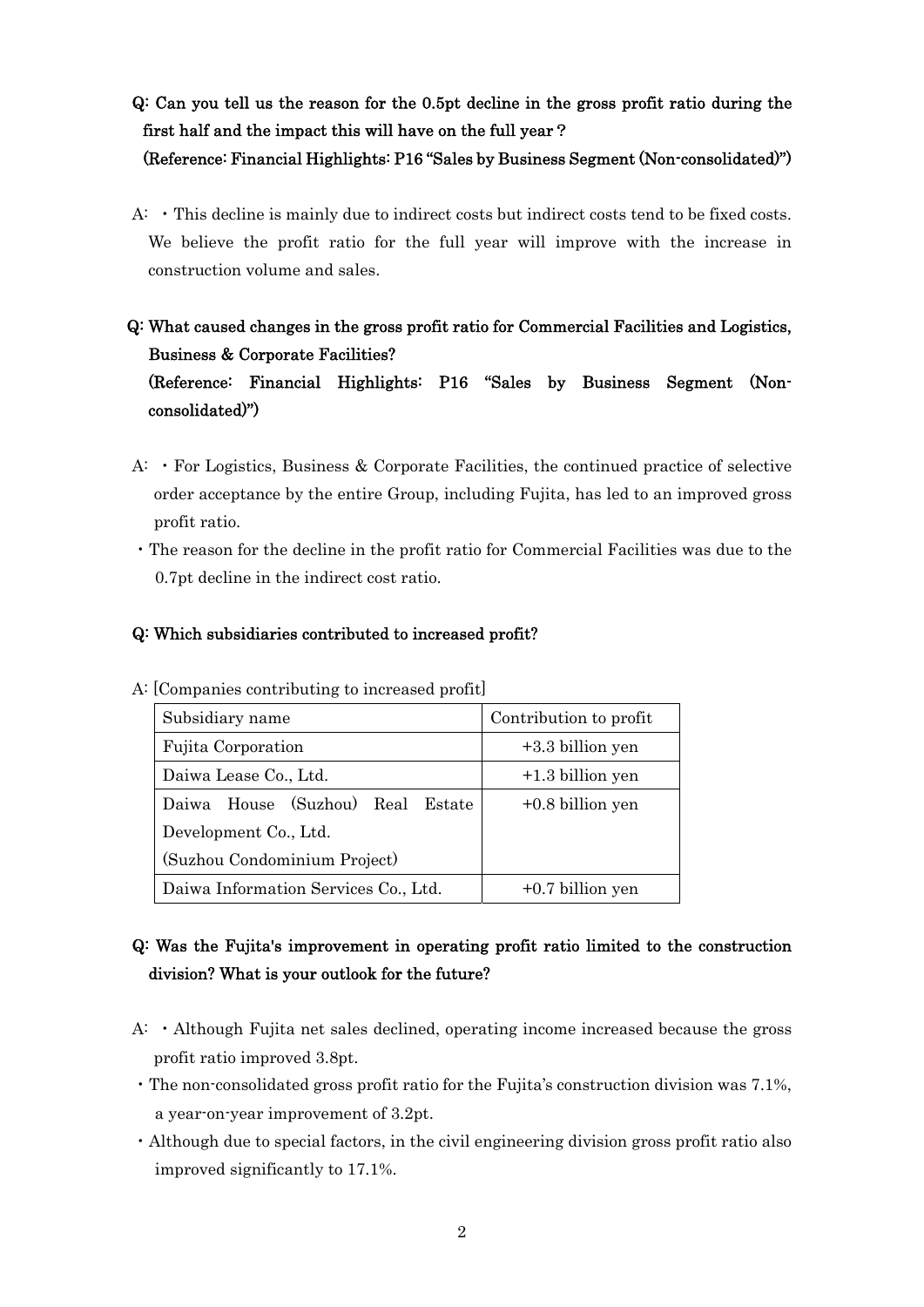・Current fiscal year net sales declined compared to the previous fiscal year but, due to selective order acceptance, gross profit ratio was improved at the point of order receipt. Those orders will result in net sales that will should lead to improvement in the profit ratio.

#### [About rental real estate]

Q: Can you tell us about your policies regarding future real estate development projects, investment recovery, and interest-bearing liabilities? (Reference: Financial Highlights: P7-8 "Consolidated Balance Sheets", P10 "Business Segment Information (2)", and P11 "Breakdown of Rental Real Estates")

- $A: \cdot$  We are planning to invest 400 billion yen in real estate development projects during the 3 years of the 4th Medium-Term Management Plan.
- ・Of that amount, investments were 157 billion yen during FY2013 and 85 billion yen during the first half of FY2014 as well as plans for 78 billion yen during the second half of FY2014. As such, the remaining 80 billion yen will be utilized during FY2015.
- ・If we discover an excellent property, we are investing aggressively without limiting ourselves to the framework of 80 billion yen. However, as of the end of September the debt-to-equity (D/E) ratio was 0.46. If we adhere to the D/E ratio of 0.5, this will limit the amount of available financing. Although we may temporarily exceed 0.5, we will continue to evaluate balance and timing with a focus on investment recovery.

## Q: Can you tell us about the large-scale project entailing a real estate development investment of 85 billion yen during the first half?

- A: ・Breakdown of 85 billion yen: Rental Housing: 4.9 billion yen, Commercial Facilities: 20 billion yen, and Logistics, Business & Corporate Facilities: 52.5 billion yen.
- ・The largest project is for the site of the former Panasonic Ibaraki Plant in Osaka. This plan involves the development of two BTS-type logistics facilities.

## Q: The NOI yield improved for rental real estate but is this due to rent increases? (Reference: Financial Highlights: P11 "Breakdown of Rental Real Estates")

A: The increase in the NOI yield was due to depreciation and amortization and the benefit of improvements including renovations to commercial facilities and tenant changes. Rent rates are often fixed and thus the influence is relatively minor.